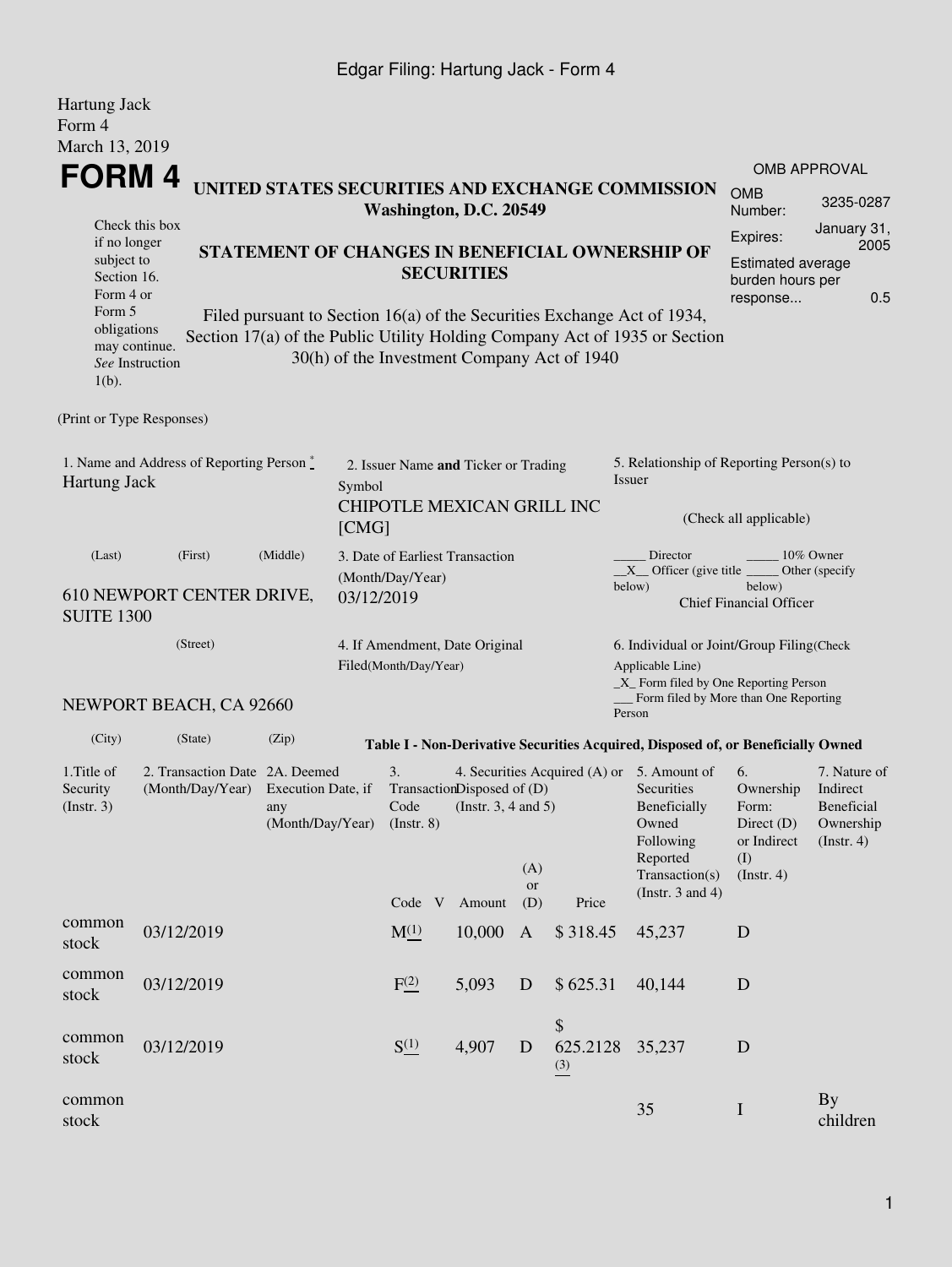#### Edgar Filing: Hartung Jack - Form 4

Reminder: Report on a separate line for each class of securities beneficially owned directly or indirectly.

**Persons who respond to the collection of information contained in this form are not required to respond unless the form displays a currently valid OMB control number.** SEC 1474 (9-02)

#### **Table II - Derivative Securities Acquired, Disposed of, or Beneficially Owned (***e.g.***, puts, calls, warrants, options, convertible securities)**

| 1. Title of<br>Derivative<br>Security<br>$($ Instr. 3 $)$ | Conversion<br>or Exercise<br>Price of<br>Derivative<br>Security | 3. Transaction Date 3A. Deemed<br>(Month/Day/Year) | Execution Date, if<br>any<br>(Month/Day/Year) | 4.<br>TransactionDerivative<br>Code<br>$($ Instr. $8)$ | Securities<br>(D)<br>and $5)$ | 5. Number of<br>Acquired $(A)$<br>or Disposed of<br>(Instr. $3, 4,$ | 6. Date Exercisable and<br><b>Expiration Date</b><br>(Month/Day/Year) |                       | 7. Title and Amoun<br>of Underlying<br>Securities<br>(Instr. $3$ and $4$ ) |                                     |  |
|-----------------------------------------------------------|-----------------------------------------------------------------|----------------------------------------------------|-----------------------------------------------|--------------------------------------------------------|-------------------------------|---------------------------------------------------------------------|-----------------------------------------------------------------------|-----------------------|----------------------------------------------------------------------------|-------------------------------------|--|
|                                                           |                                                                 |                                                    |                                               | Code $V(A)$                                            |                               | (D)                                                                 | Date<br>Exercisable                                                   | Expiration<br>Date    | Title                                                                      | Amou<br><b>or</b><br>Numb<br>of Sha |  |
| 2013<br>Performance<br>SOSAR                              | \$318.45                                                        | 03/12/2019                                         |                                               | $M_{-}^{(1)}$                                          |                               | 10,000                                                              |                                                                       | 02/07/2015 02/07/2020 | common<br>stock                                                            | 10,0                                |  |

# **Reporting Owners**

| <b>Reporting Owner Name / Address</b>                                           |            | <b>Relationships</b> |                                |       |  |  |  |  |  |
|---------------------------------------------------------------------------------|------------|----------------------|--------------------------------|-------|--|--|--|--|--|
|                                                                                 | Director   | $10\%$ Owner         | Officer                        | Other |  |  |  |  |  |
| Hartung Jack<br>610 NEWPORT CENTER DRIVE, SUITE 1300<br>NEWPORT BEACH, CA 92660 |            |                      | <b>Chief Financial Officer</b> |       |  |  |  |  |  |
| <b>Signatures</b>                                                               |            |                      |                                |       |  |  |  |  |  |
| /s/ Michael McGawn, as<br>attorney-in-fact                                      | 03/13/2019 |                      |                                |       |  |  |  |  |  |

\*\*Signature of Reporting Person Date

# **Explanation of Responses:**

- If the form is filed by more than one reporting person, *see* Instruction  $4(b)(v)$ .
- **\*\*** Intentional misstatements or omissions of facts constitute Federal Criminal Violations. *See* 18 U.S.C. 1001 and 15 U.S.C. 78ff(a).
- **(1)** These stock appreciation right exercises and sales were executed under the terms of a Sales Plan intended to comply with Rule 10b5-1 under the Securities and Exchange Act of 1934, as amended.
- **(2)** Consists of shares of common stock retained by Chipotle to satisfy the reporting person's tax obligation upon exercise of the Performance SOSAR.

**(3)** to the issuer, any requesting shareholder of the issuer, or the staff of the Securities and Exchange Commission complete information Reflects a weighted-average price. Actual sales prices ranged from \$625.00 to \$625.93 per share. The filing person undertakes to furnish regarding the number of shares sold at each separate price.

Note: File three copies of this Form, one of which must be manually signed. If space is insufficient, *see* Instruction 6 for procedure.